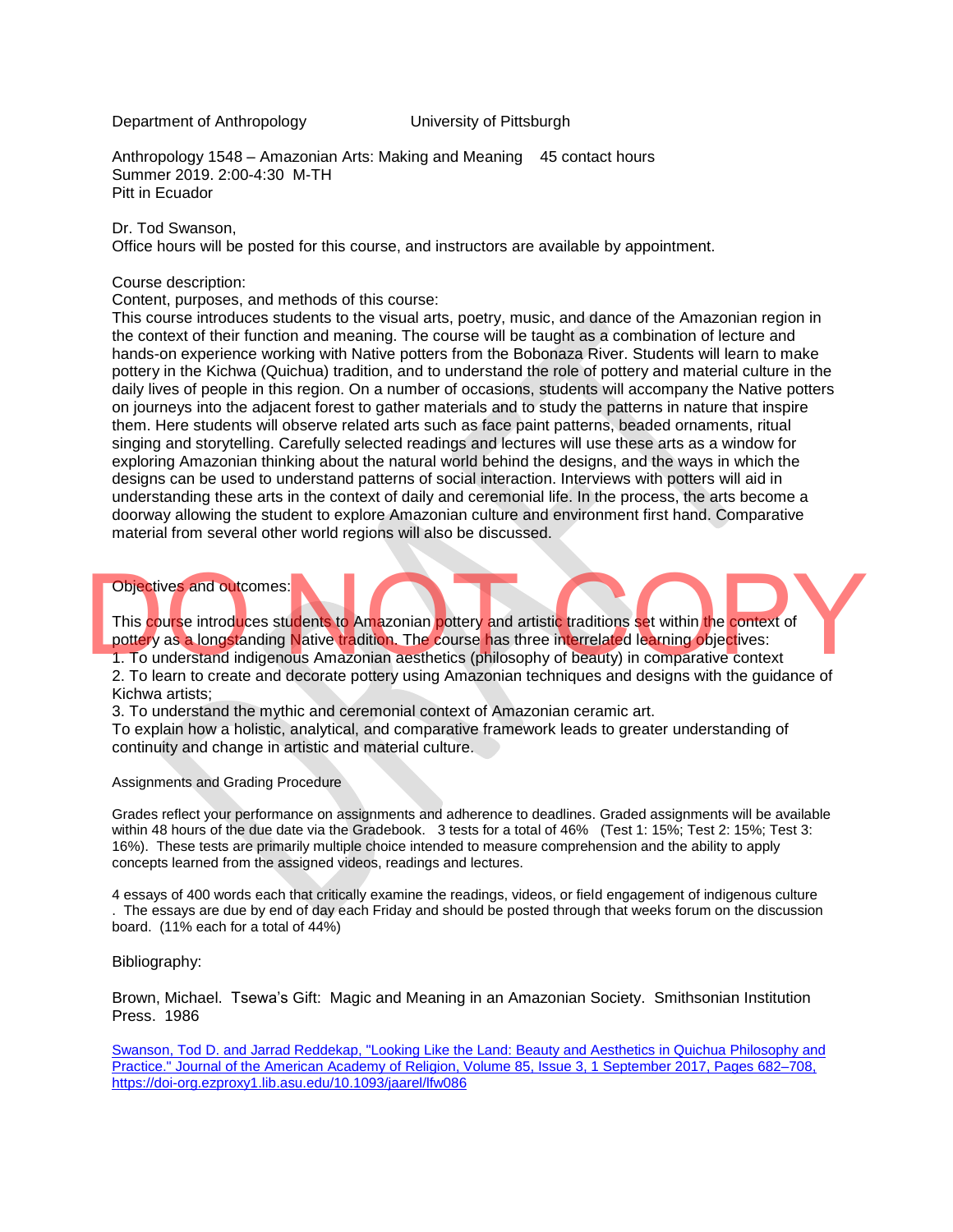## Course Schedule

- June 1:
	- o Arrive in Quito
- June 2:
	- o Travel to Iyarina
- June 3:
	- $\circ$  The Geography and History of Ecuador as the setting for the west Amazonian artistic tradition.
- June 4:
	- o Relational Self -Relational Beauty: The Amazonian notion of shared body
	- o Students continue to work on their first ceramic vessel.
- June 5:
	- o Relational Self -Relational Beauty: The Amazonian notion of shared body
	- o Students continue to work on their first ceramic vessel.
	- o The story of clay woman
	- o Students dig clay and prepare materials.
	- o Make a Mucagua
- June 6:
	- o Lecture on the use and form of Amazonian ceramics- Focus on the ritual drinking bowls
	- called mukajas.
	- June 7:
		- $\circ$  Hike in the forest with Quichua ceramic artists to study patterns in nature. Students
- select patterns and draw them on paper in preparation for painting their ceramic vessel. Select patterns and draw them on paper in preparation for painting their ceramic vessel.
	- June 8:
		- o TBD
		- June 9-10:
			- o Free Day. No class.
	- June 11:
		- o Art of Late Antiquity and Amazonian Art as "Primitive Art".
		- o Islamic Patterns in Sacred Geometry
	- June 12:
		- o Alone in Nature: The Individual in 19th Century American Art \_Hudson River School.pptx
	- June 13:
		- o Comparison of Japanese Art to Amazonian Art
		- o Swanson Lecture 1, Key Buddhist Ideas (for Interpreting Japanese Art)
		- o Swanson Lecture 2, Japanese Aesthetics: Ingredients of Zen Beauty
		- o Graham Parkes, Japanese Aesthetics
		- $\circ$  Robert Epstein, The Empty Brain . We read this in week 1 because the idea of the IT metaphor Epstein presents in order to argue against it is something that follows from the myth of the blueprint. The alternative "Empty Brain" he argues for is much closer to the Buddhist idea of the self. I repost it here so that it can be a part of the continuing dialogue.
		- o Scientists say your mind Is not confined to your brain or even your body.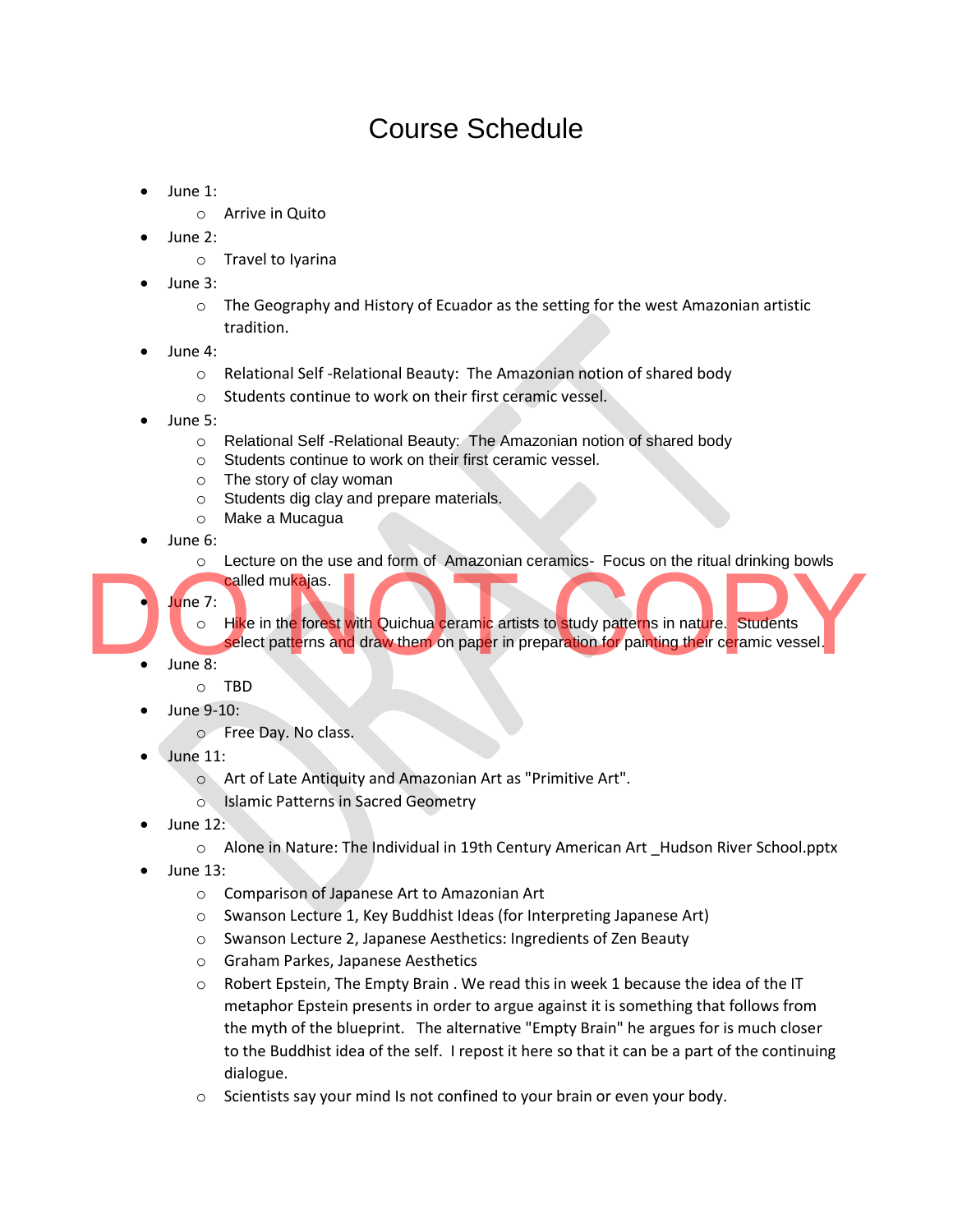- June 14:
	- o Swanson Lecture 3, Haiku as an Expression of Zen Buddhist Aesthetics
	- o Addiss, The Art of Haiku.pdf
	- $\circ$  Byung-Chul Han, "The Copy is the Original". Why, in China and Japan, a copy is just as good as an original – Byung-Chul Han | Aeon Essays. In China and Japan, temples may be rebuilt and ancient warriors cast again. There is nothing sacred about the 'original'
	- o Matsuo Basho Haiku 1644-1694.pdf
- June 15:
	- o TBD
- June 16-17
	- o Free Day. No class.
- June 18:
	- o Calling Animals With Beauty: Hunting Songs
	- o Michael Brown, "The Uses of Affinity," from Tsewa's Gift, 67-96 .pdf
	- o Swanson Lecture on Michael Brown, Tsewa's Gift
- June 19:
	- o Magical Gardening Songs
	- o Michael Brown, "The Garden's Children," from Tsewa's Gift, 97-132.pdf
- June 20:
	- o Love songs
	- o Brown."A Technology of Sentiment." 133-161
- June 21:

○ R<mark>eg</mark>ina Ha<mark>rrison、</mark>"The Metap<mark>h</mark>ysics <mark>of</mark> Sex: Quic<mark>h</mark>ua Songs from the Tropical Forest." Brown."A Technology of Sentiment." 133-161<br>
o Regina Harrison, "The Metaphysics of Sex: Quichua Songs from the Tropical Forest."<br>
Bird images in Amazonian Love Songs<br>
June 22:

- **o** Bird images in Amazonian Love Songs
- June 22:
	- o Test covering materials up through week three
- June 23-24:
	- o Free day. No class
- June 25:
	- o Looking Like the Land.
	- o [Hozhó: The Navajo philosophy of beauty](https://soundcloud.com/lylajune/hozho)
	- o Reading: [Tod Swanson and Jarrad Reddekap, "Looking Like the Land: Beauty and](https://academic-oup-com.ezproxy1.lib.asu.edu/jaar/article/85/3/682/2936784/Looking-Like-the-Land-Beauty-and-Aesthetics-in)  Aesthetics in Quichua [Philosophy and Practice."](https://academic-oup-com.ezproxy1.lib.asu.edu/jaar/article/85/3/682/2936784/Looking-Like-the-Land-Beauty-and-Aesthetics-in) [Journal of the American Academy of](https://academic-oup-com.ezproxy1.lib.asu.edu/jaar/article/85/3/682/2936784/Looking-Like-the-Land-Beauty-and-Aesthetics-in)  [Religion, Volume 85, Issue 3, 1 September 2017, Pages 682](https://academic-oup-com.ezproxy1.lib.asu.edu/jaar/article/85/3/682/2936784/Looking-Like-the-Land-Beauty-and-Aesthetics-in)–708, https://doi[org.ezproxy1.lib.asu.edu/10.1093/jaarel/lfw086](https://academic-oup-com.ezproxy1.lib.asu.edu/jaar/article/85/3/682/2936784/Looking-Like-the-Land-Beauty-and-Aesthetics-in)
- June 26:
	- o Looking Like the Land.
	- o [Hozhó: The Navajo philosophy of beauty](https://soundcloud.com/lylajune/hozho)
	- o Reading: [Tod Swanson and Jarrad Reddekap, "Looking Like the Land: Beauty and](https://academic-oup-com.ezproxy1.lib.asu.edu/jaar/article/85/3/682/2936784/Looking-Like-the-Land-Beauty-and-Aesthetics-in)  Aesthetics in Quichua [Philosophy and Practice."](https://academic-oup-com.ezproxy1.lib.asu.edu/jaar/article/85/3/682/2936784/Looking-Like-the-Land-Beauty-and-Aesthetics-in) [Journal of the American Academy of](https://academic-oup-com.ezproxy1.lib.asu.edu/jaar/article/85/3/682/2936784/Looking-Like-the-Land-Beauty-and-Aesthetics-in)  [Religion, Volume 85, Issue 3, 1 September 2017, Pages 682](https://academic-oup-com.ezproxy1.lib.asu.edu/jaar/article/85/3/682/2936784/Looking-Like-the-Land-Beauty-and-Aesthetics-in)–708, https://doi[org.ezproxy1.lib.asu.edu/10.1093/jaarel/lfw086](https://academic-oup-com.ezproxy1.lib.asu.edu/jaar/article/85/3/682/2936784/Looking-Like-the-Land-Beauty-and-Aesthetics-in)
- June 27:
	- o Amazonian face paint patterns